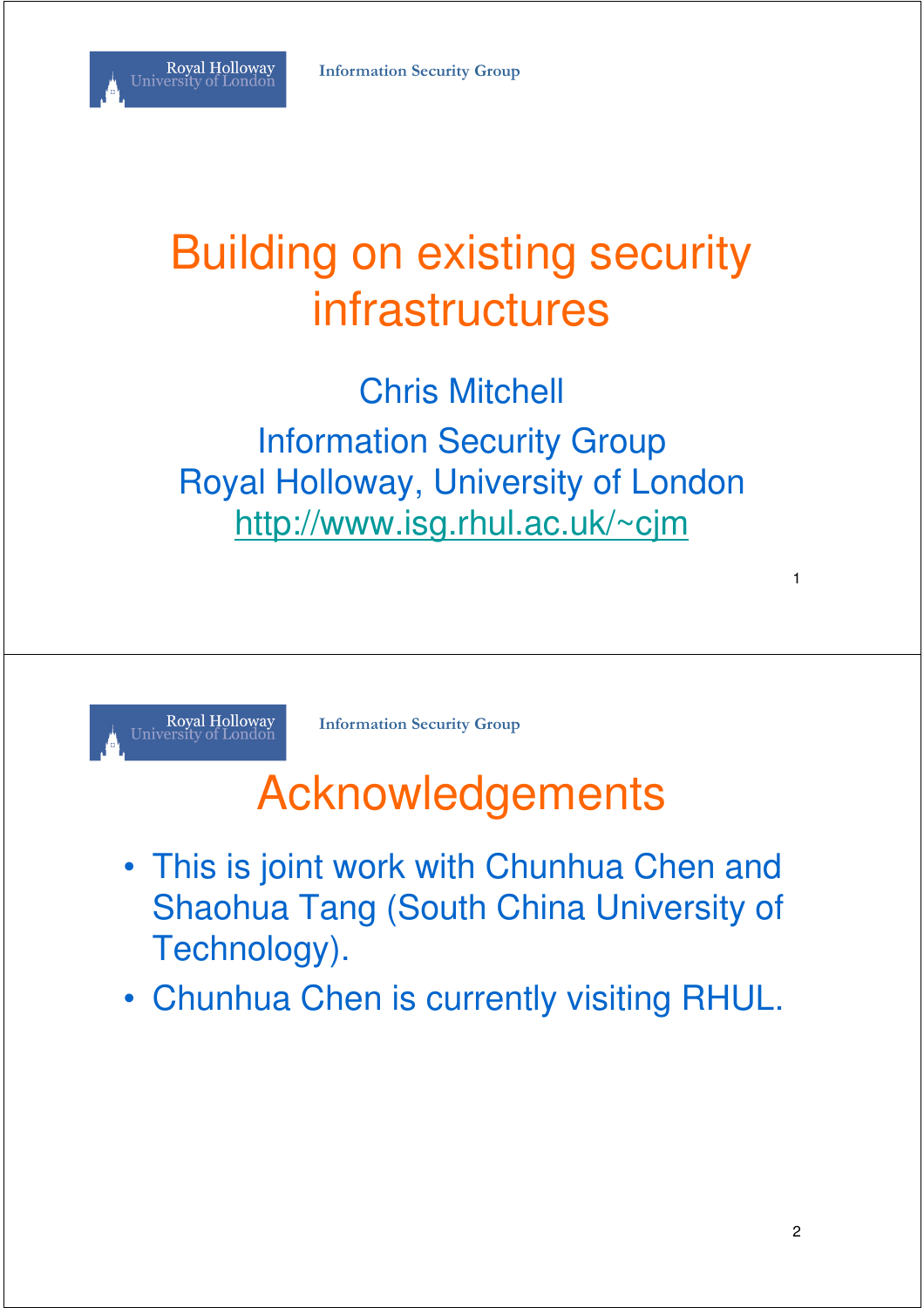- **Security infrastructures**
- GAA
- UMTS-GAA
- TC-GAA
- Applying GAA variants
- Conclusions



**Information Security Group**

# Security infrastructures

- In order to use cryptography to protect communications, some kind of security infrastructure needs to be in place.
- In its simplest form, this will just be a means to set up shared secret keys between communicating parties.
- Traditionally, e.g. in banking networks, this can be achieved using one or more Trusted Third Parties (TTPs).
- One type of TTP for this purpose is known as a Key Distribution Centre (KDC).
- A KDC shares a secret key with every party, and these keys can be leveraged (using an appropriate protocol) to set up a secret key between any two parties.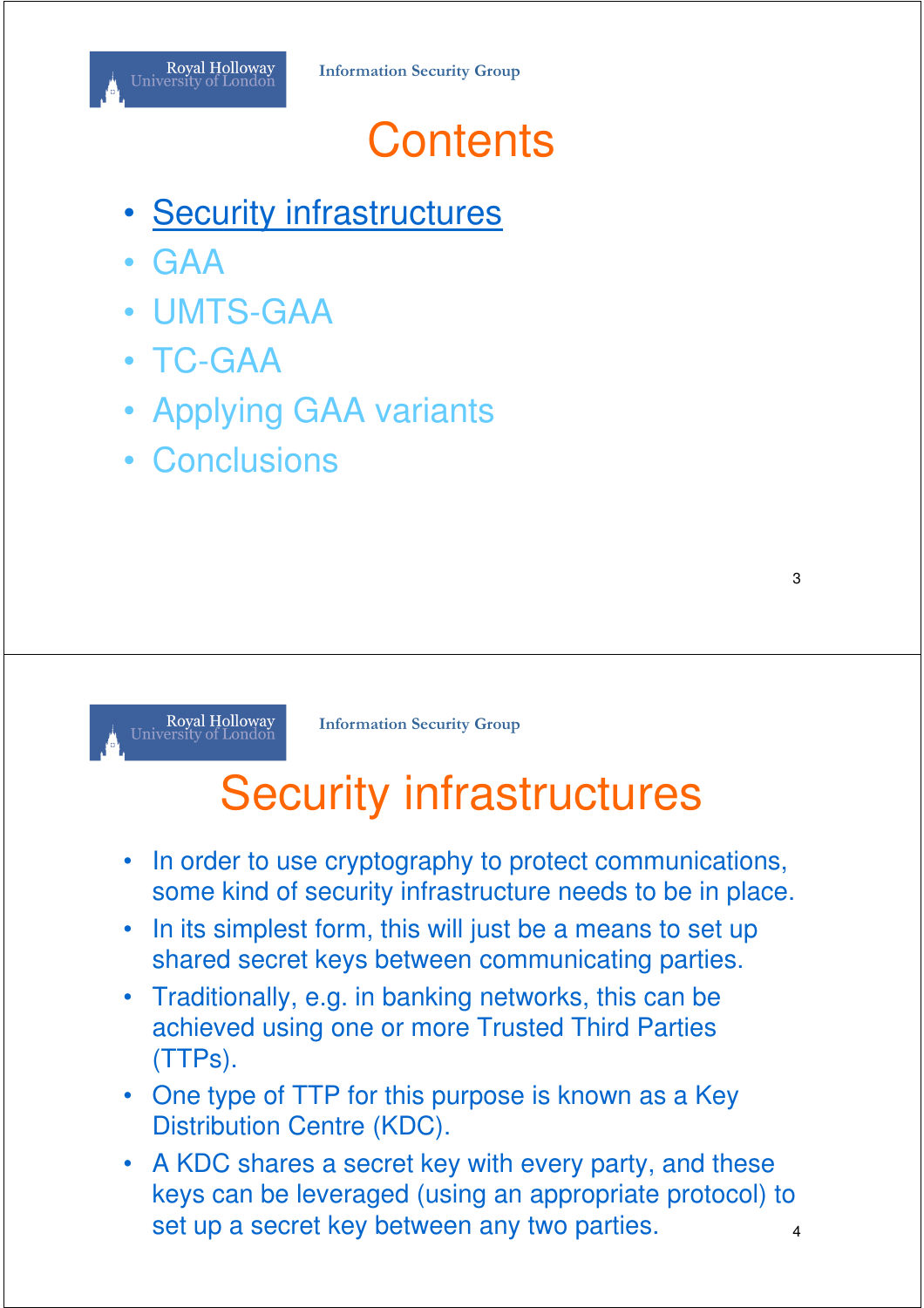# Public Key Infrastructures (PKIs)

- A PKI is another type of security infrastructure, based on digital signatures.
- A Certification Authority (CA) creates digitally signed certificates for user public keys, binding a user name to a public key.

5

Royal Holloway<br>University of London

Royal Holloway<br>University of London

**Information Security Group**

#### The promise of a universal PKI

- A few years ago, PKI was the subject of huge hype.
- Companies producing PKI products (e.g. CA software) or providing PKI services suddenly (and temporarily!) became hugely valuable.
- In many cases the vision sold as part of this hype was of some kind of universal PKI, whereby every PC in the world would have a public key certificate, which could then be used for a huge range of purposes, e.g.:
	- secure e-commerce;
	- universal secure e-government;
	- secure home banking;
	- electronic signatures for all;

– …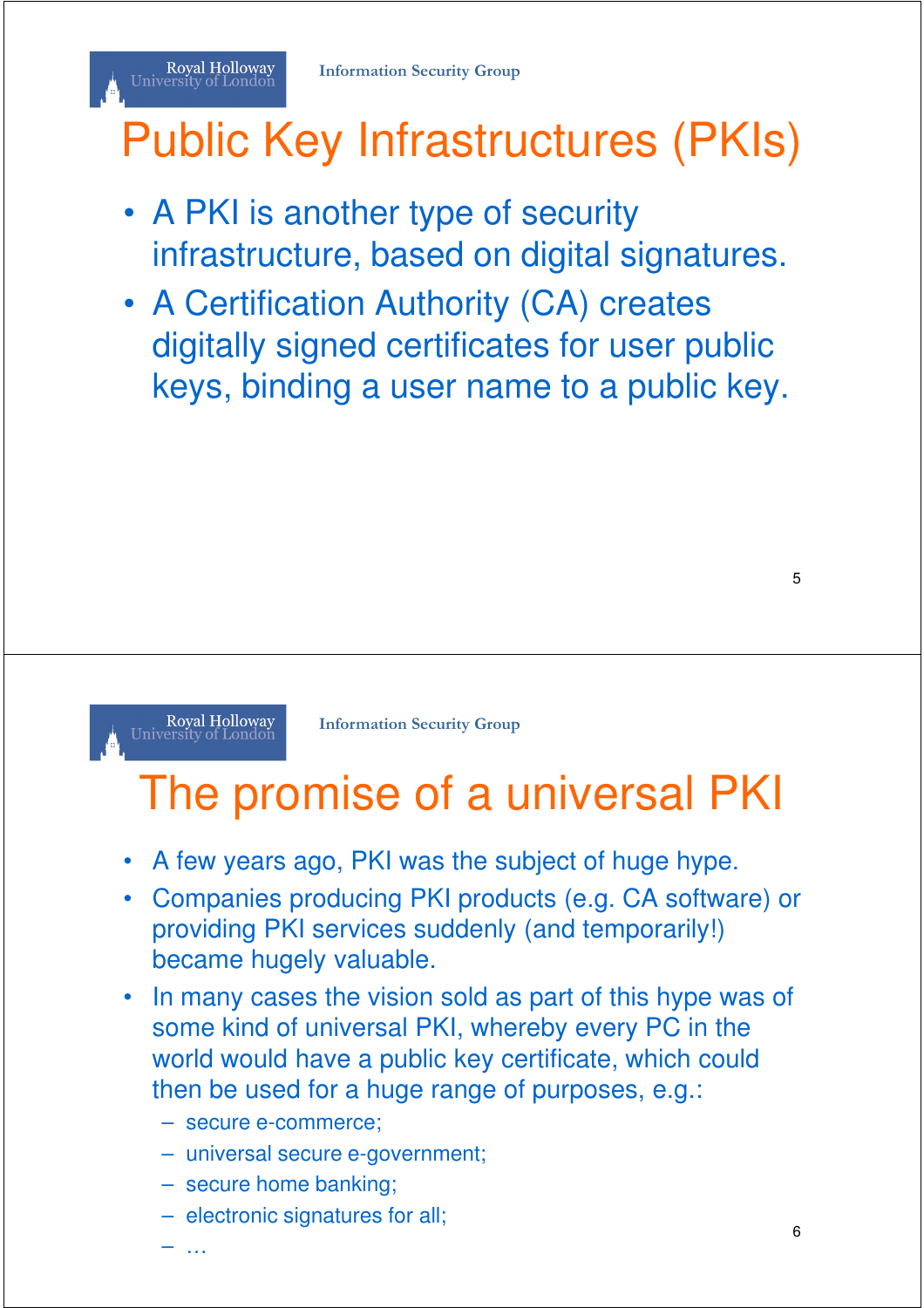#### Royal Holloway University of London

# PKI – what happens in practice I

- Of course, this has not happened.
- There are many PKIs, each set up for a specific purpose.
- For example:
	- companies have their own PKIs, used to support internal secure communications;
	- MasterCard and Visa (and card issuing banks) have PKIs set up to support EMV (used to support smart card based credit/debit card transactions, e.g. in parts of Europe);
	- Internet web sites have certificates used for SSL/TLS security.
- There are, of course, many explanations for this one being the fact that the policies under which certificates are issued will depend on the context of use.

Royal Holloway<br>University of London

**Information Security Group**

# PKI – what happens in practice II

- More generally, PC users do not have the expertise or motivation to generate a signature key pair, and obtain a certificate for their public key.
- This can be seen from the failure of the SET ecommerce secure payment system, one of the major obstacles to the adoption of which was the need for every user to generate a key pair, and take a copy of their public key to their bank.
- End users cannot be expected to understand the operation of public key cryptography.
- Moreover, current PCs typically do not have a means for secure key storage (needed for the private key).  $\frac{1}{8}$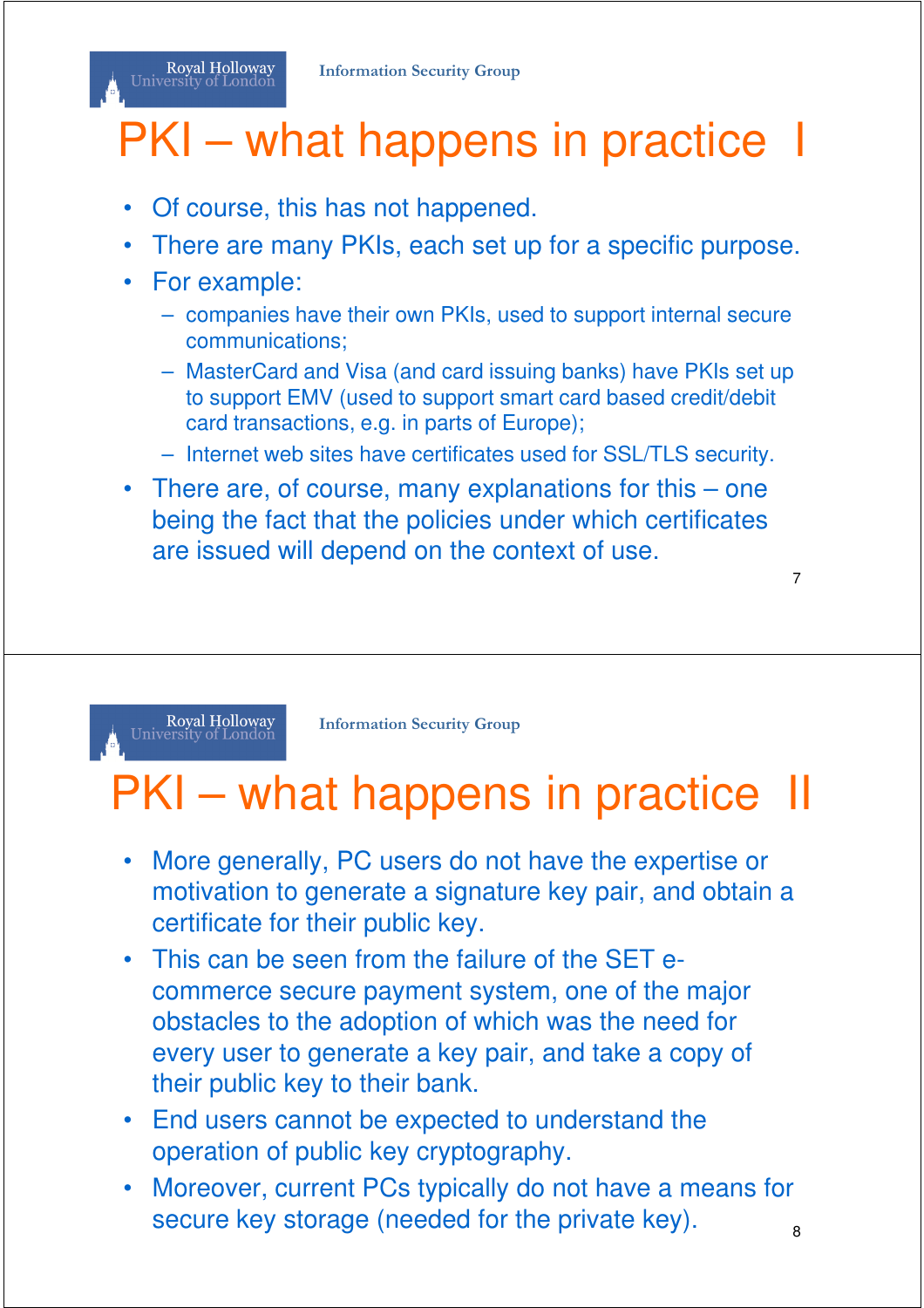- Security infrastructures
- GAA
- UMTS-GAA
- TC-GAA
- Applying GAA variants
- Conclusions



**Information Security Group**

# **Background**

- The term Generic Authentication Architecture (GAA) has been developed within the mobile phone community.
- It refers to a standardised way of exploiting the mobile phone security infrastructure to provide general purpose authentication and key management services.
- The mobile operator acts as a TTP.
- We start by describing this architecture in general terms.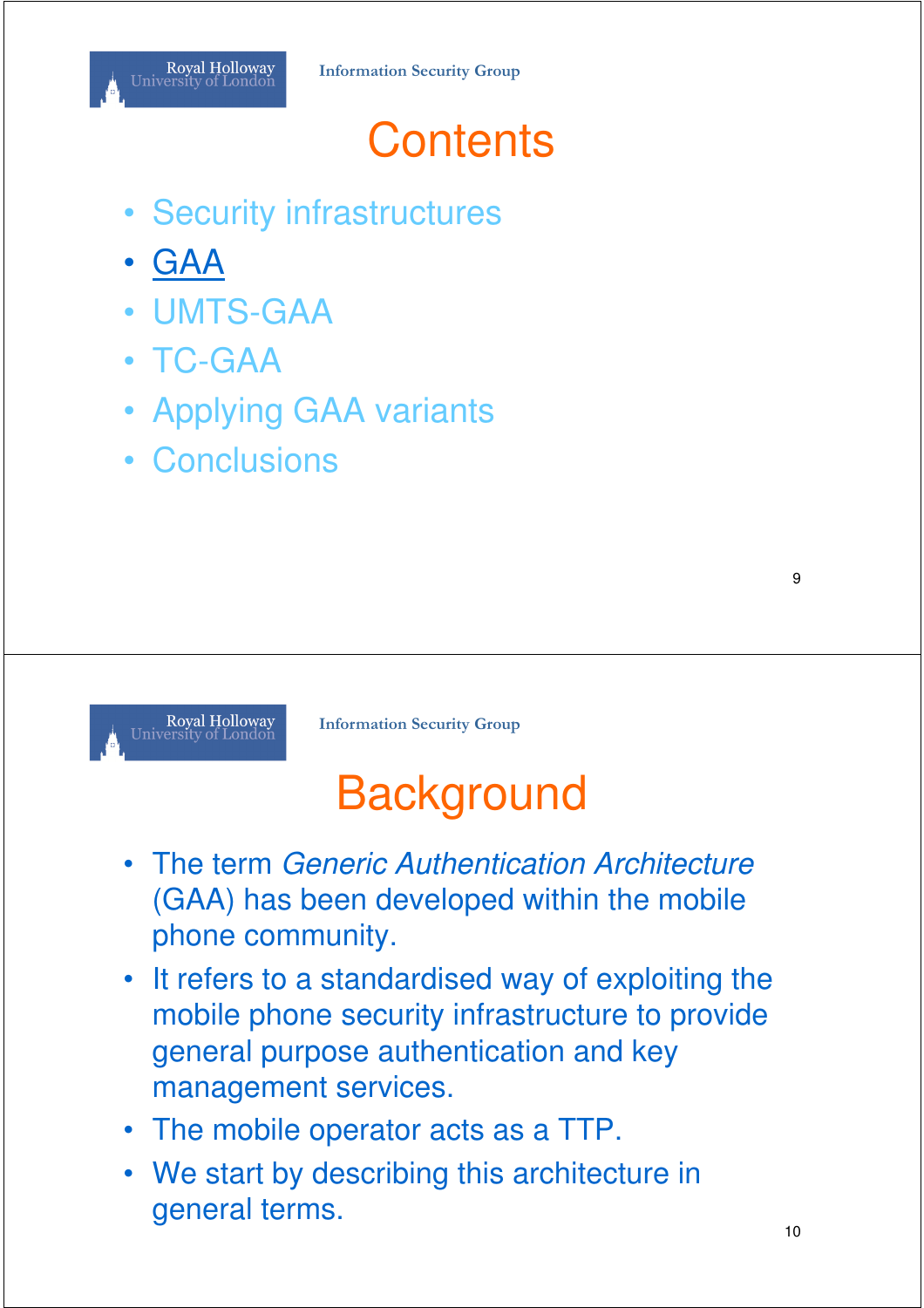

# GAA roles

- The GAA architecture involves three roles:
	- **Bootstrapping Server Function (BSF)** this is the TTP that provides the service;
	- **GAA-aware application server** has trust relationship with BSF;
	- **GAA-enabled user platform** has an existing security relationship (e.g. shared secret key) with the BSF.



**Information Security Group**

# GAA service

- GAA establishes an authenticated **application- and server**-specific secret key between the GAA-enabled user platform and an arbitrary GAA-aware application server.
- The user must have a mobile phone subscription.
- The target server must have a relationship with the GAA service provider.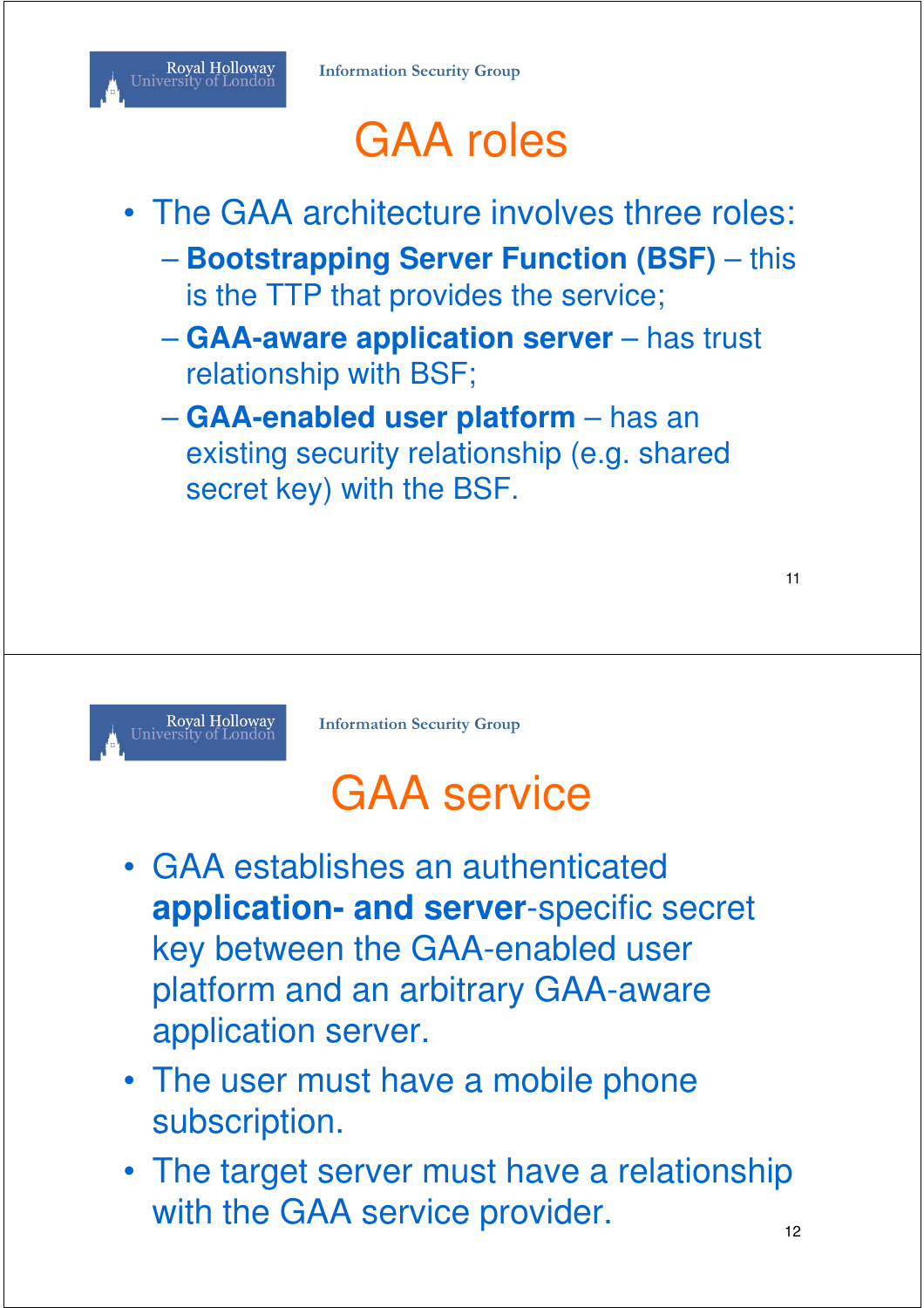





**Information Security Group**

# GAA procedures

- Two main procedures:
	- **GAA bootstrapping** Establishes a secret master key MK (and an identifier B-TID for the key and a key lifetime) between GAA-enabled user platform and the BSF.
	- **Use of bootstrapped keys** Establishes an application- and server-specific session key SK between platform and server using MK [MK is not divulged to the server]:

 $SK = f(MK, server-ID, app-ID, ...)$ where f is a key derivation function.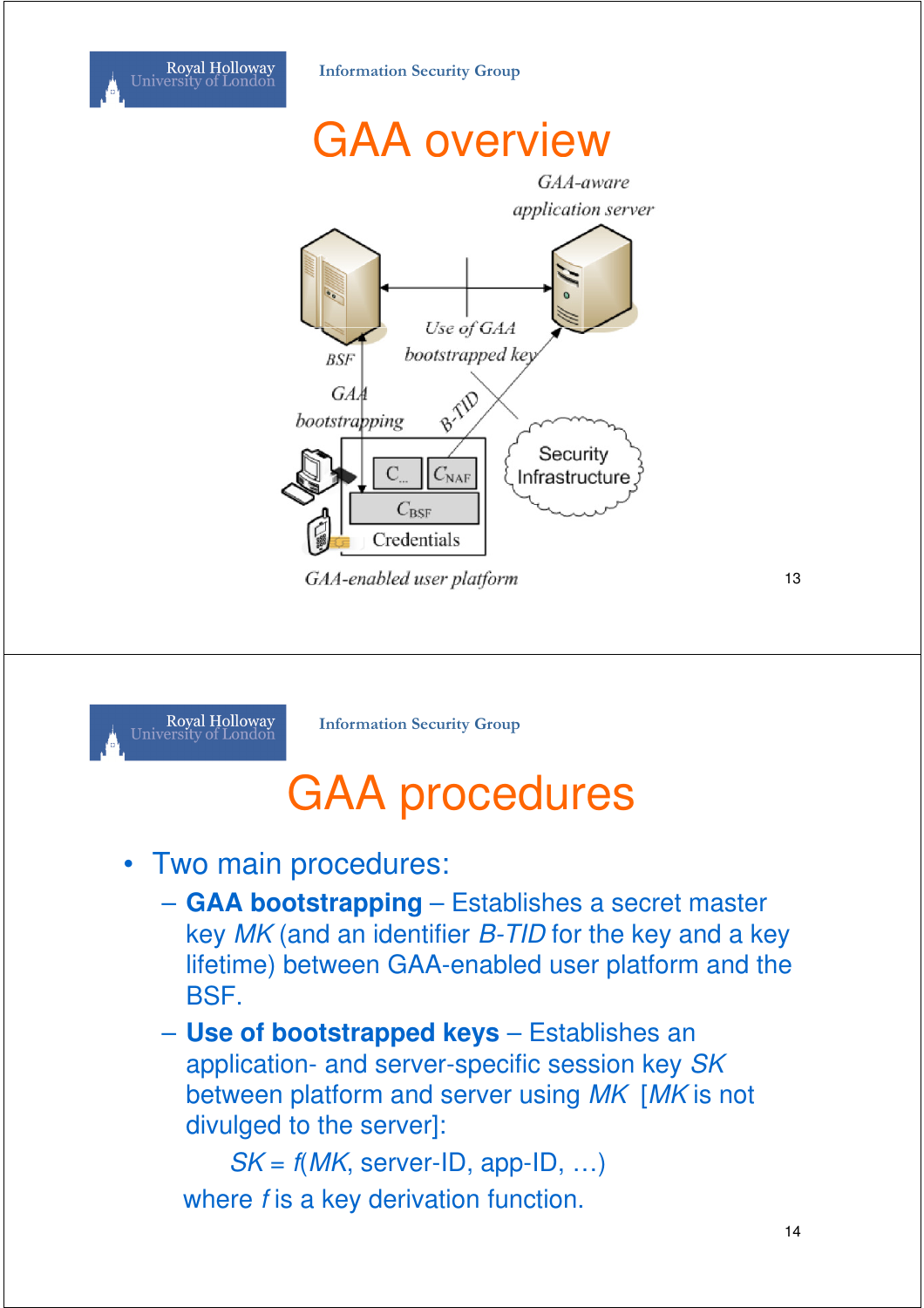# Key provisioning

- The GAA-enabled user device can calculate SK for itself.
- The GAA-enabled server is provided with SK by the BSF.
- Thus a secure channel between the BSF and the server is required.



**Information Security Group**

# Our goal

- GAA was designed specifically for use with the 3G mobile telecoms. security infrastructure (we call this UMTS-GAA).
- We show how to provide GAA-like services with other pre-existing infrastructures.
- As a result, any services built on UMTS-GAA can immediately be migrated to other security infrastructures.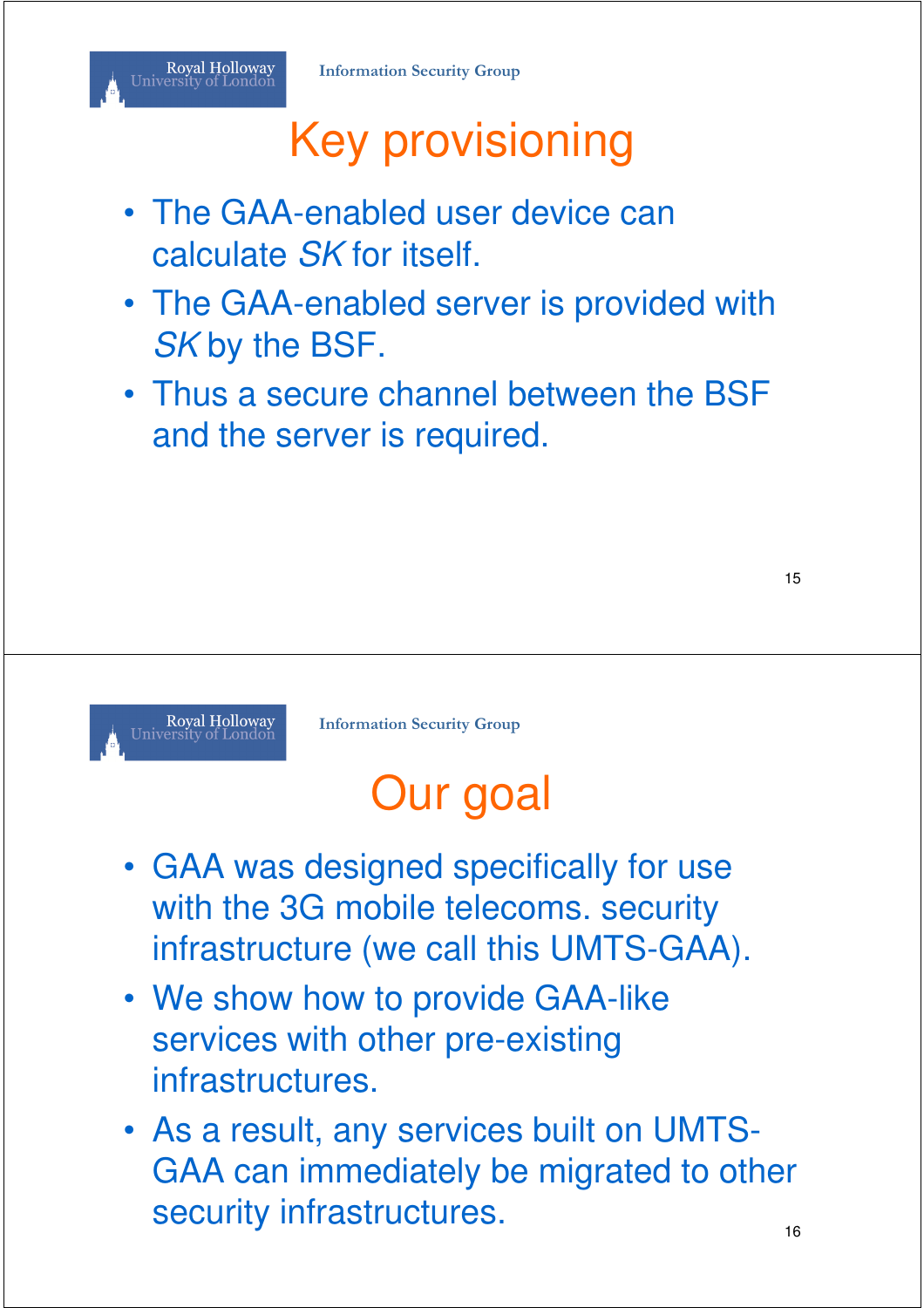- Security infrastructures
- GAA
- UMTS-GAA
- TC-GAA
- Applying GAA variants
- Conclusions



**Information Security Group**

# UMTS – background

- The UMTS security infrastructure (supporting mobile phone security) has the following roles:
	- **USIM** smart card held by user (in phone);
	- **Home Subscriber Server (HSS)** shares secret key with USIM, and operated by mobile phone service provider with whom user has contractual relationship.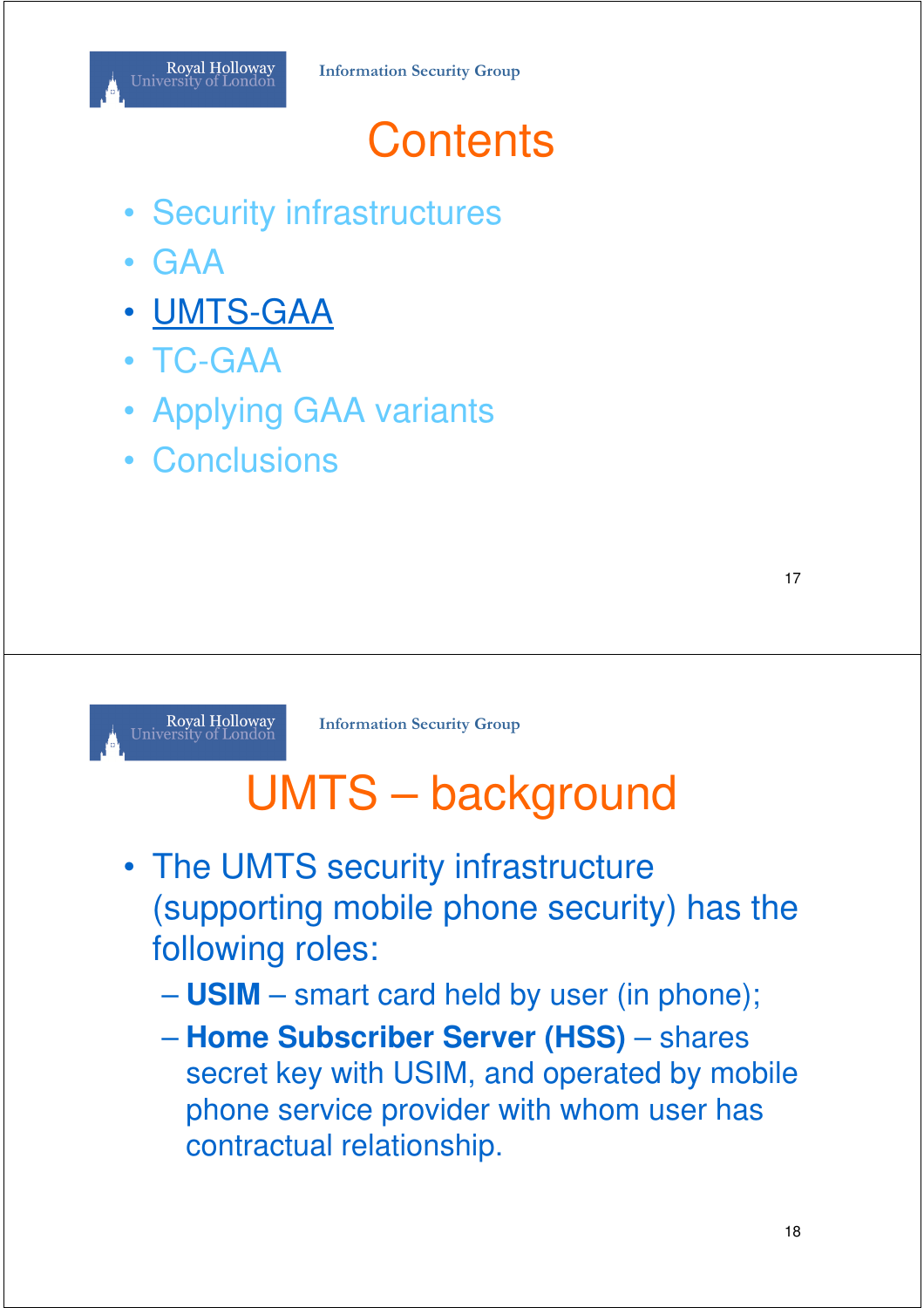

#### UMTS-GAA

#### In UMTS-GAA:

- GAA-enabled user platform is a UMTSenabled mobile device, with a USIM;
- BSF connects to the appropriate HSS for the USIM (may be owned by same operator);
- UMTS Authentication and Key Agreement protocol (UMTS AKA) is used to establish MK between GAA-enabled user platform and BSF (MK is concatenation of IK and CK).

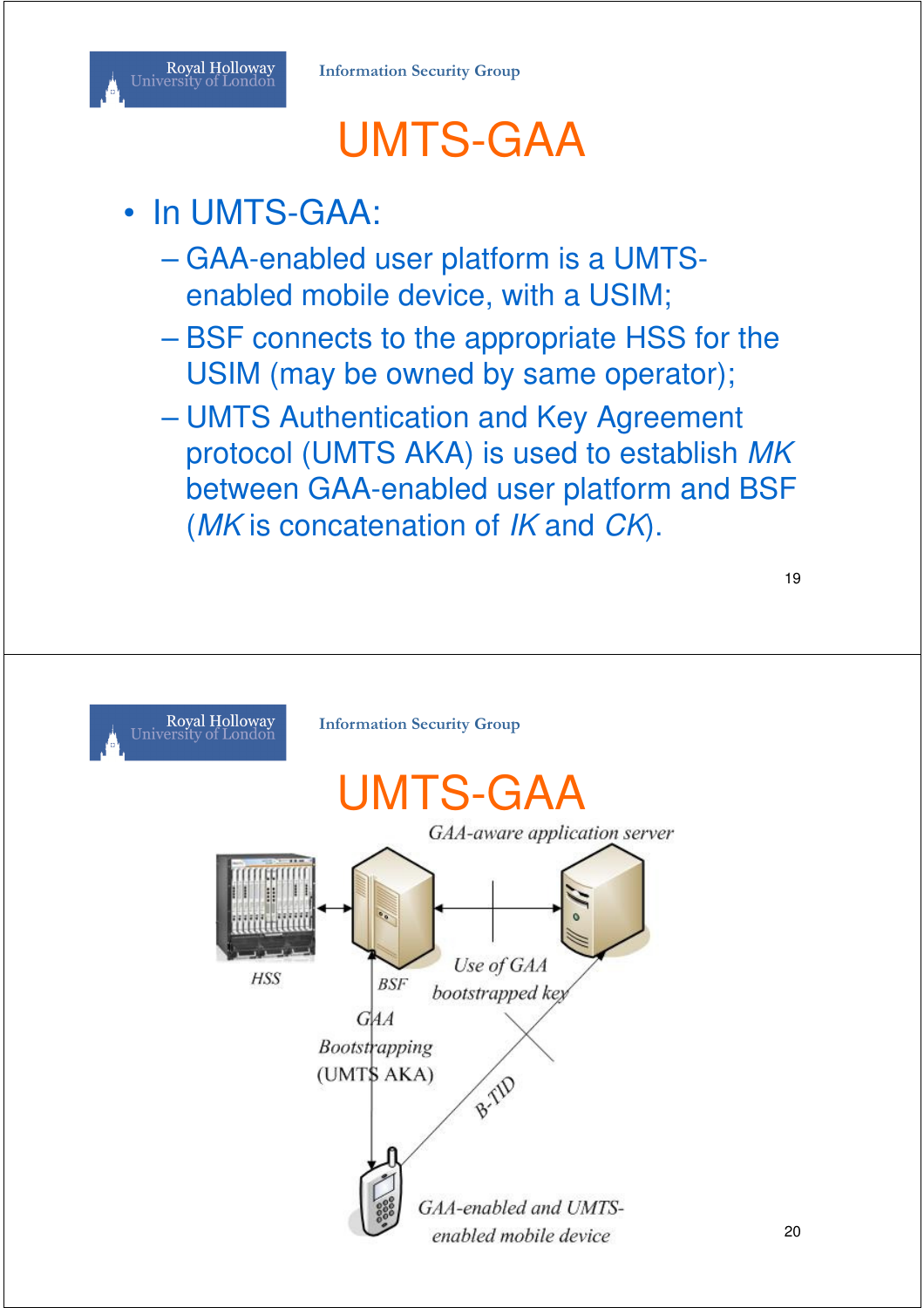#### Royal Holloway<br>University of London

# Session key derivation

• In use of bootstrapped keys:

SK=f(MK, RAND, mobile-ID, server-ID, app-ID,…)

• RAND is the value used in the UMTS AKA protocol (functions as a random challenge in the protocol).



**Information Security Group**

# **Contents**

- Security infrastructures
- GAA
- UMTS-GAA
- TC-GAA
- Applying GAA variants
- Conclusions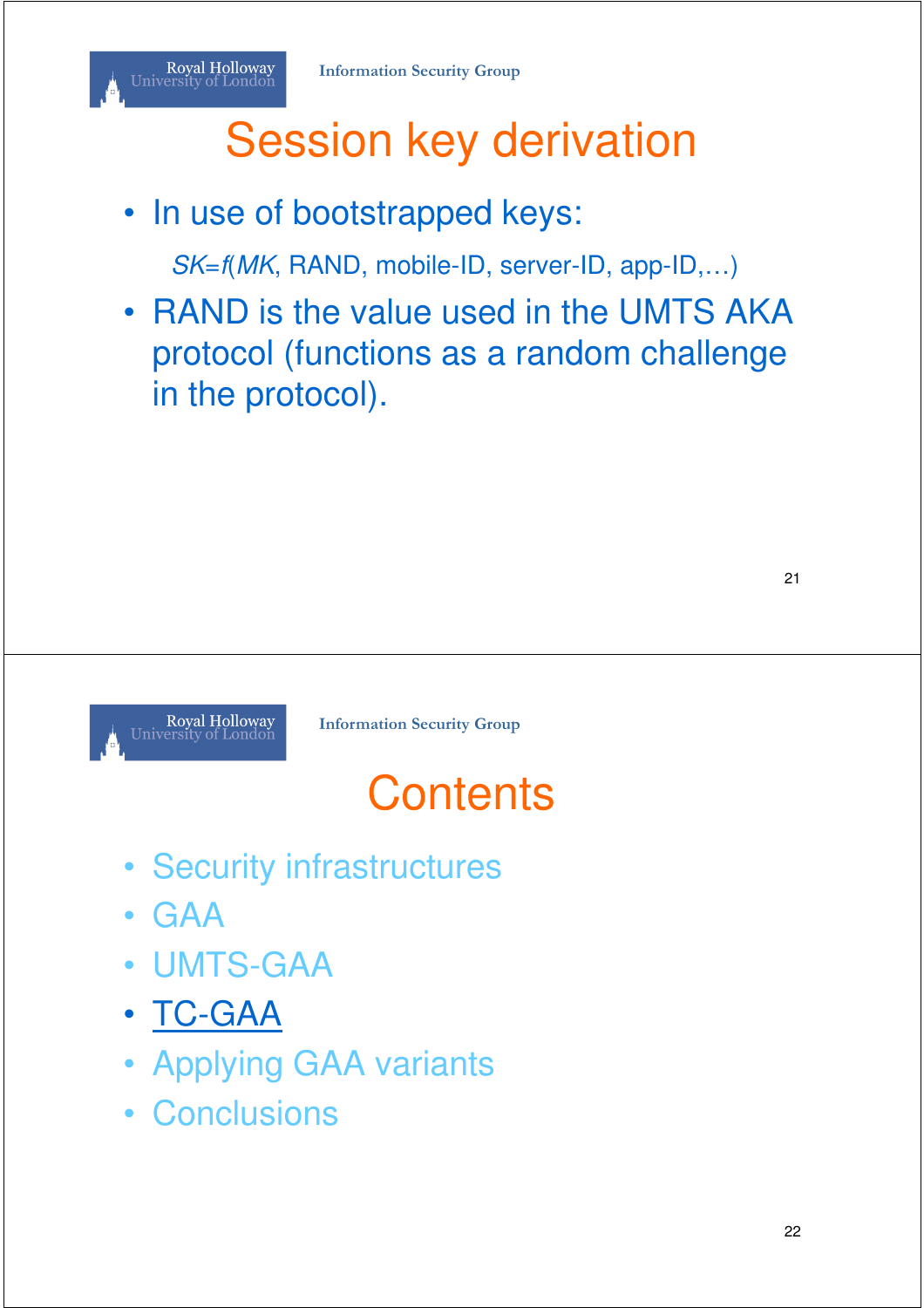#### TC – a universal security infrastructure?

- Trusted computing provides another security infrastructure.
- Every PC owner will have a crypto-capable PC, with an asymmetric key pair in their TPM and a public key certificate for the public key.
- Moreover, the TPM is capable of generating signature key pairs on demand, of using generated private keys to sign arbitrary data, and of providing secure storage for private keys.

23



Royal Holloway University of London

**Information Security Group**

# Possible problems

- The key pair provided in every TPM (when shipped to user) is not suitable for use as a general purpose key pair:
	- although it is an RSA key pair, it is intended for use as an encryption/decryption key pair;
	- the TPM does not enable its use for signing arbitrary data.
- The TPM is capable of generating an RSA key pair designed for signing (known as an AIK – Attestation Identity Key), and can also obtain an X.509 certificate for the public part of the AIK from an entity known as a Privacy-CA.
	- However, the private part of the AIK cannot be used to sign arbitrary data. 24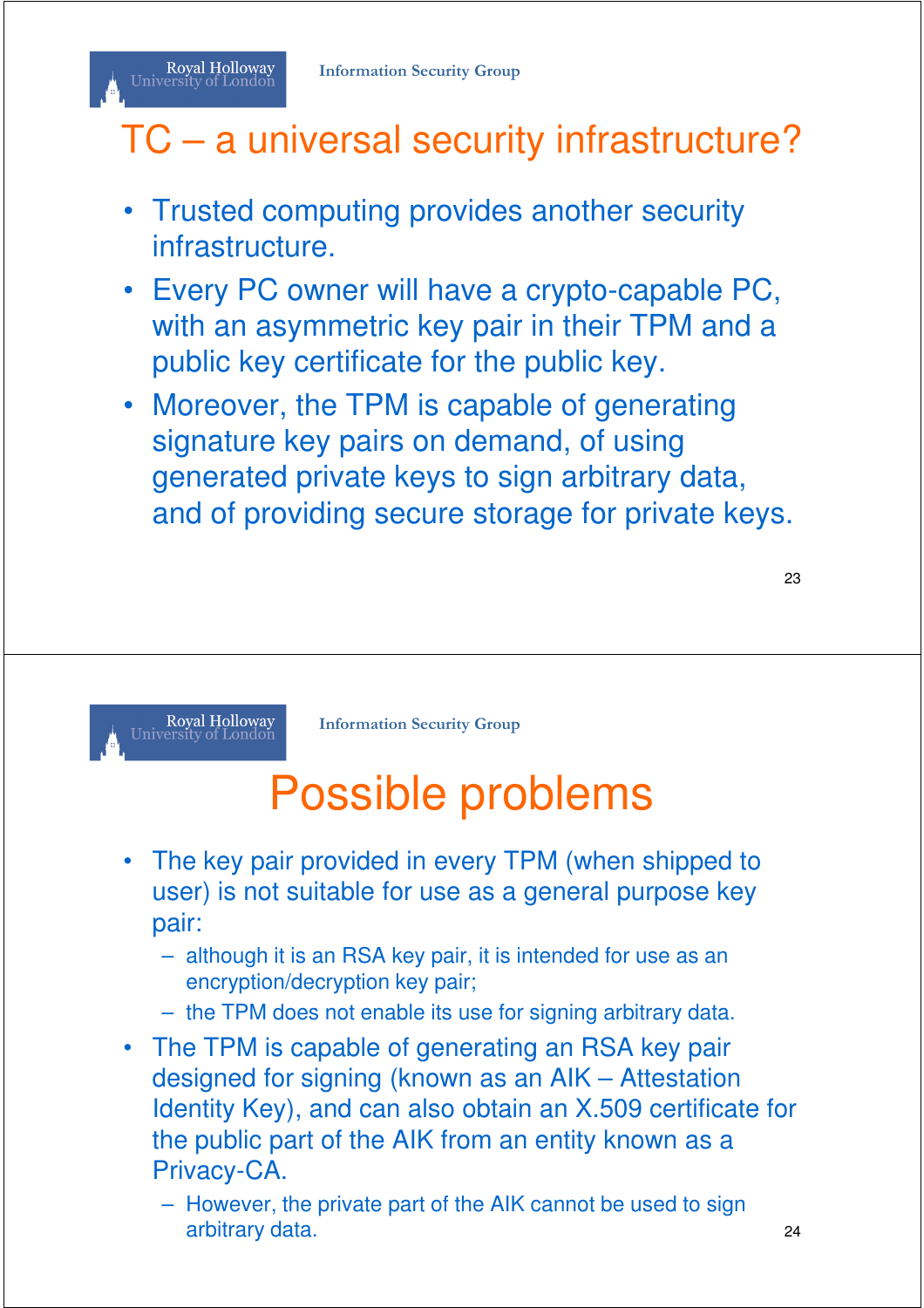#### Royal Holloway<br>University of London

# Solutions to problems

- Get the TPM to generate another signature key pair, and use an AIK to sign a 'certificate' for the public key.
- The private key of this key pair can be used to sign arbitrary data.
- This means that the PC now has a means of generating arbitrary numbers of signature key pairs (essentially automatically) and obtaining certificates for them.
- Only problems are:
	- There is a need to associate two certificates with each key pair (the Privacy-CA certificate for the public AIK, and the AIK-signed certificate for the public key in use);
	- The AIK-signed certificate is not in the standard (X.509) format.

25

Royal Holloway<br>University of London

**Information Security Group**

# Certificate 'translation'

- A means of addressing these last two problems has been proposed by the TCG.
- Proposed special extension to PKCS#10 (PKCS#10 is a format for submitting certification requests to a CA).
- This extension (SKAE) allows a PC to submit a PCgenerated certificate (signed using AIK) for signature public key, with other evidence, as part of a cert request.
- CA verifies the certificate and evidence, and would then generate a new certificate for the PC public key.
- All these processes could be performed by a Java applet, which would give the PC user a secure and automatic means of joining a global PKI.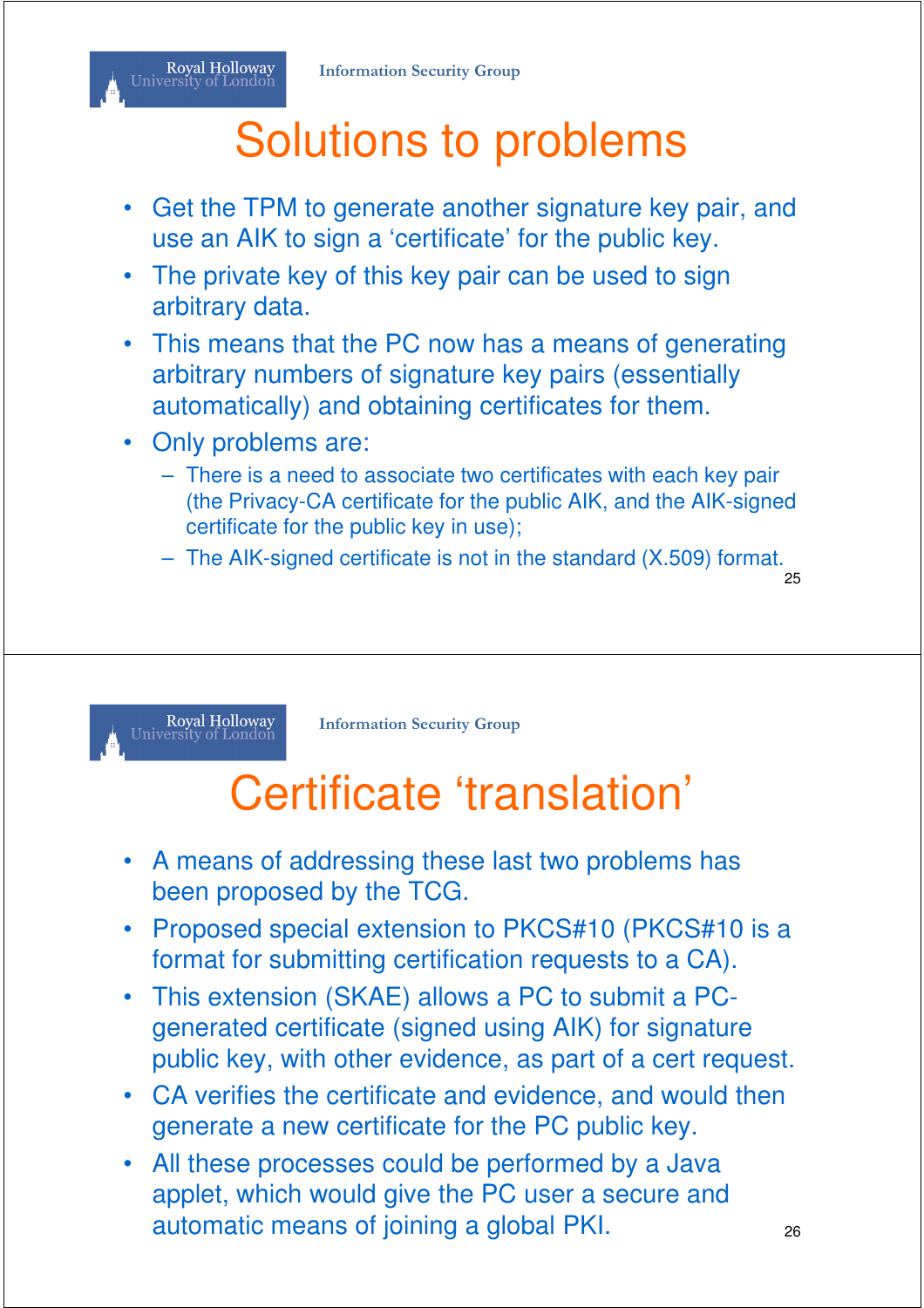#### Example 1 : SSL client side authentication

- Currently, SSL is only used for unilateral authentication i.e. of the server to the client, mainly because client PCs typically do not have key pairs and certificates.
- Precisely the procedure just described could give a means for a PC user to acquire a signature key pair and a public key certificate in order to support SSL client side authentication.
- This is described in greater detail in:
	- A. Alsaid and C. J. Mitchell, 'Preventing phishing attacks using trusted computing technology', in Proc. INC 2006, 6th International Network Conf., Plymouth, July 2006, pp.221-228.
- Related work, including implementations, has been conducted by the OpenTC project. 27

Royal Holloway<br>University of London

Royal Holloway<br>University of London

**Information Security Group**

#### Example 2: Secure PC-based electronic signatures

- A considerable amount of work has gone into developing legislative and commercial frameworks for electronic signatures.
- However, such frameworks typically require a cumbersome registration procedure for users, and also some means of storing private keys securely.
- The possibility exists that, with the aid of the TPM in a PC, the PC itself can become a trusted platform for the implementation of a personal electronic signature capability, since it can provide the secure storage and also automatically perform the registration procedures.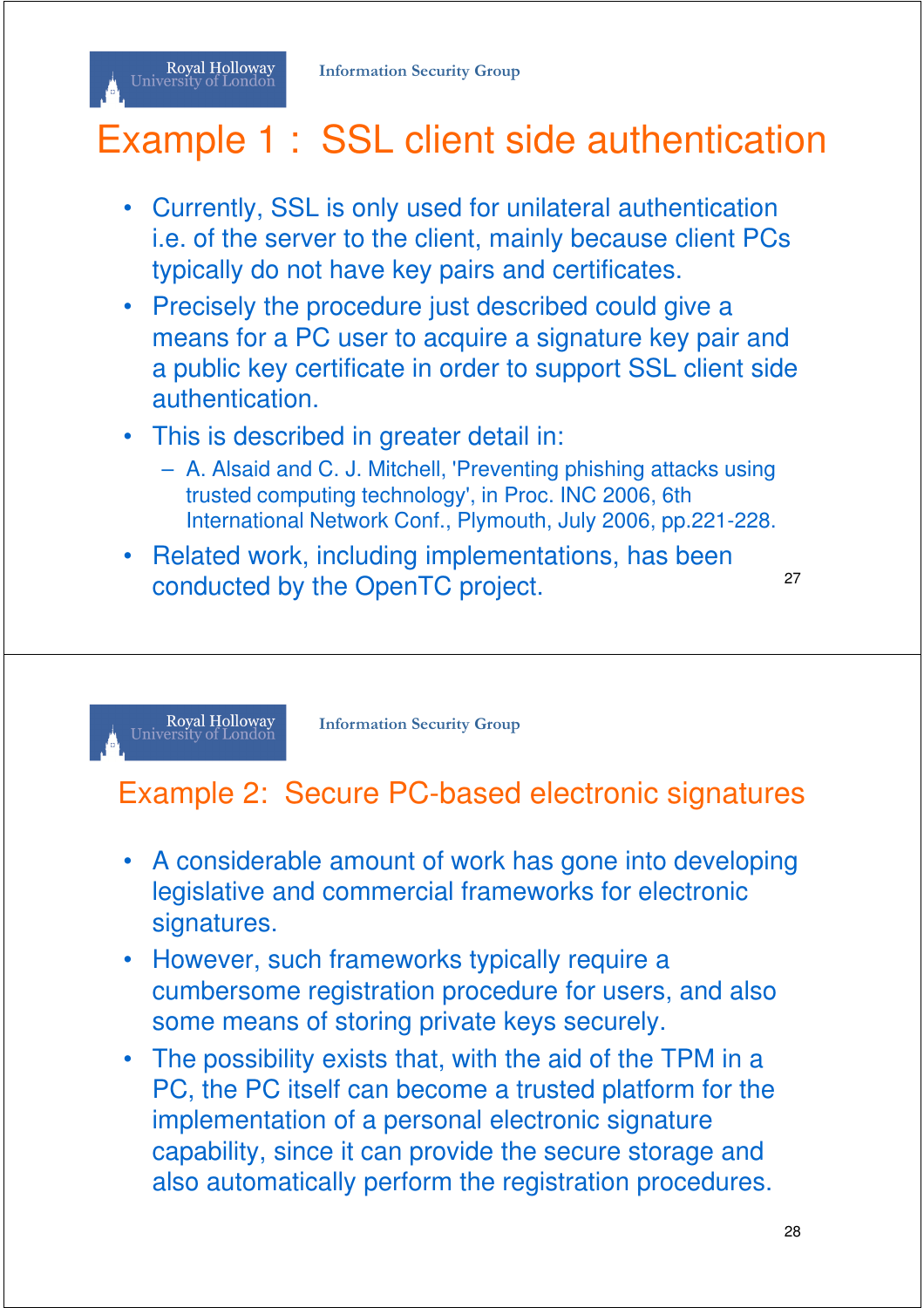# Portability and privacy issues

- The problem remains that PCs are not typically in oneone correspondence with human users.
- Users have multiple PCs (transferring secrets between TPMs is difficult), and PCs may have multiple users.
- In the latter case. issues may arise in holding a single user accountable for the behaviour of a PC.
- However, TPMs are 'owned' by a single user, which typically means that only one individual will be able to use the TPM-protected keys.
- If users want multiple 'unlinkable' identities, TPM can generate new key pairs. (Privacy-preserving certification and use of cryptography is key feature of TCG specs.). <sub>29</sub>

Royal Holloway<br>University of London

Royal Holloway<br>University of London

**Information Security Group**

#### Using the TC infrastructure directly

- It is perfectly possible to design applications building directly on the trusted computing infrastructure.
- Substantial literature now exists.
- However, secure application protocols are non-trivial to design.
- Trust relationships can be very unclear.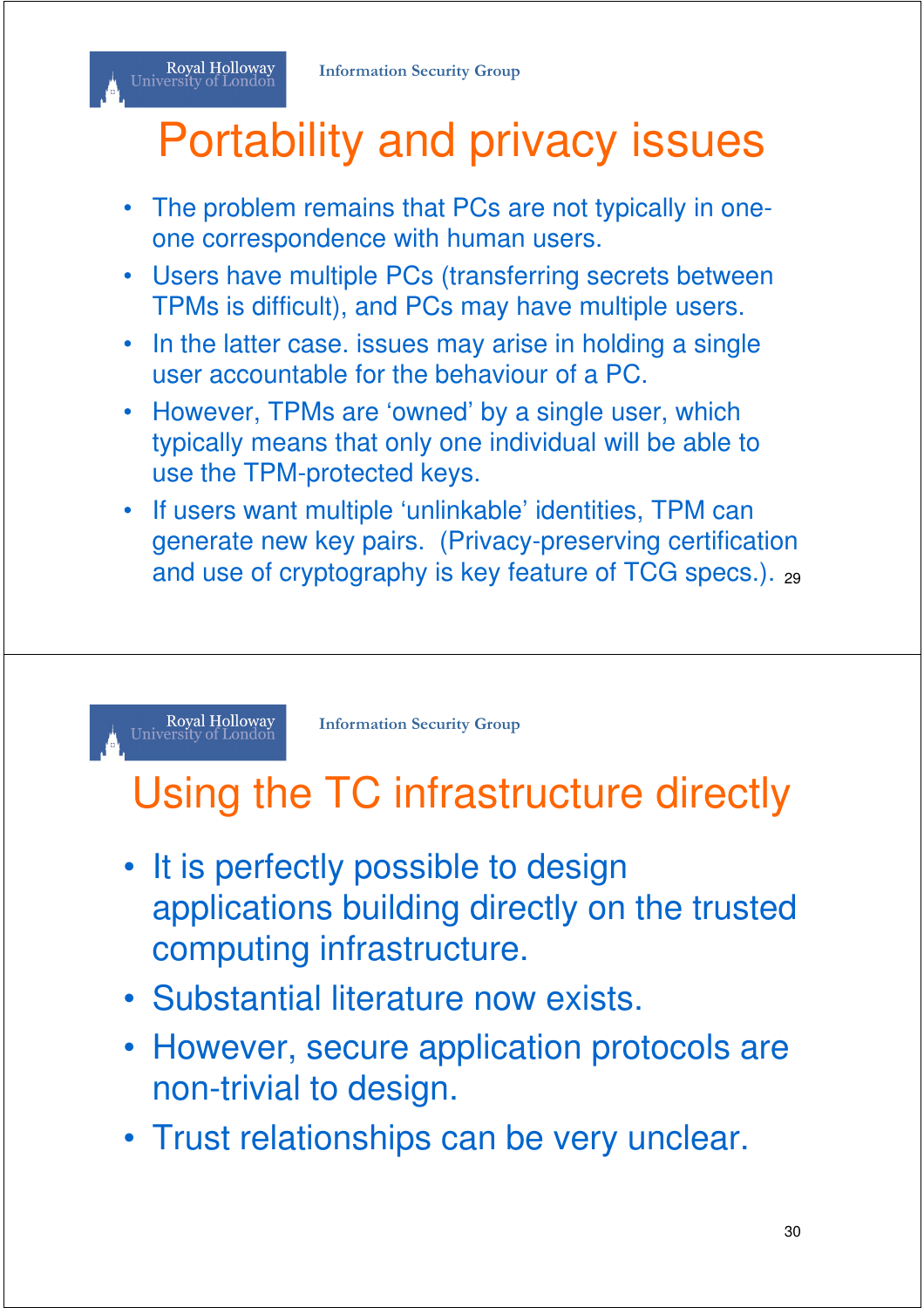# Third party support

- We propose the creation of a GAA-like third party based service to enable the provision of security services building on the TC infrastructure.
- The definition of standard security services, e.g. for key establishment, will enable the TC infrastructure to be exploited in a simple and uniform way.
- It will also provide an opportunity for trusted computing aware third parties to provide novel security services. And the security services.

Ro<mark>yal Holloway</mark><br>University of London

**Information Security Group**

# Using the GAA architecture

• We have designed a version of GAA (which we call **TC-GAA**) which enables TC to be used to provide generic security services in a simple and uniform way.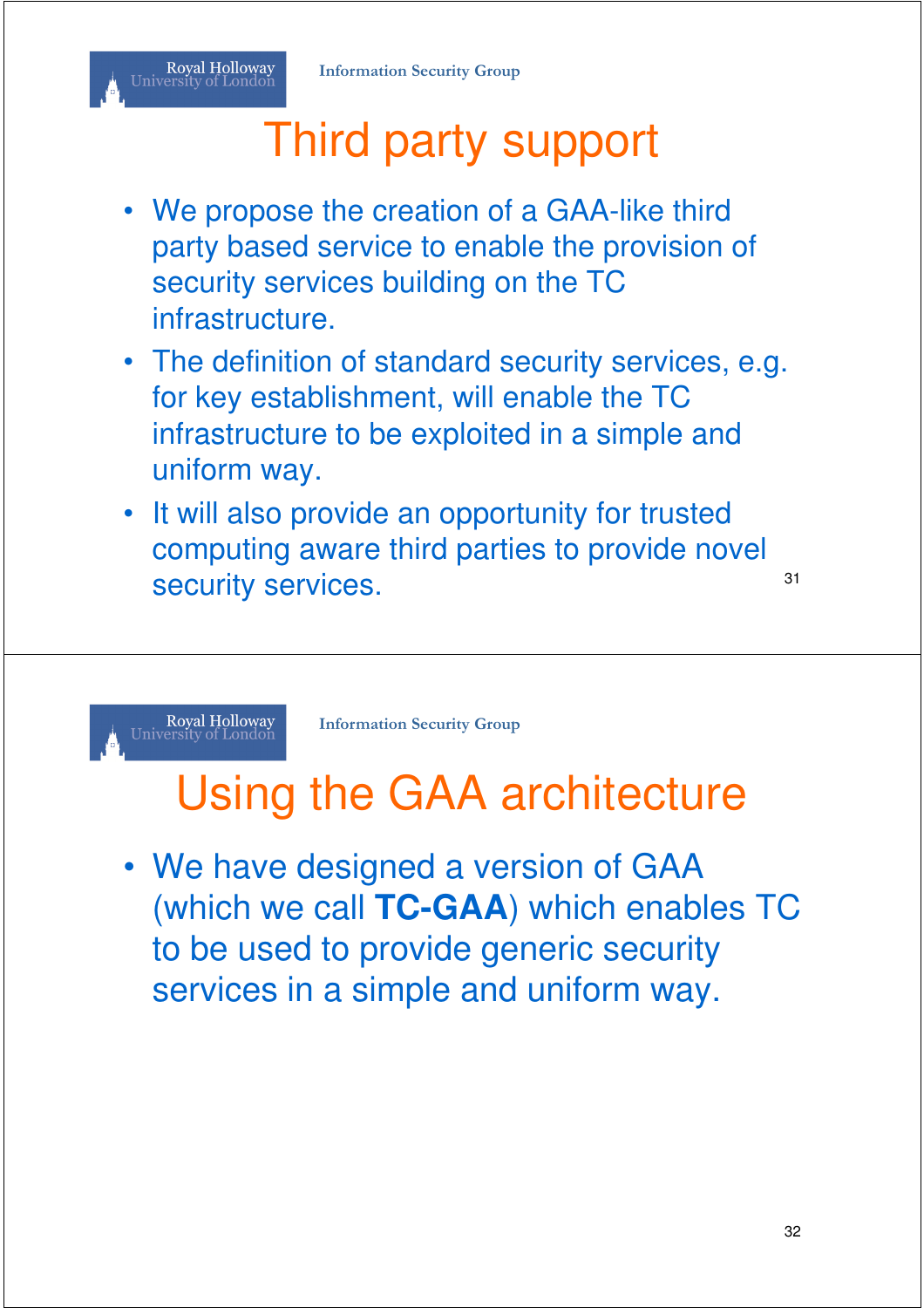



TC-GAA GAA-aware application server Use of GAA bootstrapped key **BSF** GAA BYE bootstrapping PKI TI **TPM** GAA-enabled user device



**Information Security Group**

# TC-GAA – a sketch

- The TPM on the client machine is instructed to generate a new encryption key pair.
- The public key is then signed (certified) by the TPM using a previously generated Attestation Identity Key (AIK).
- The newly generated certificate is now sent to the BSF along with a previously generated Privacy-CA-generated certificate for the AIK public key.
- After verifying the two certificates, the BSF generates an MK, encrypts it using the TPM-generated public key, and ships it back to the TPM.
- This complete the TC-GAA bootstrapping procedure. 34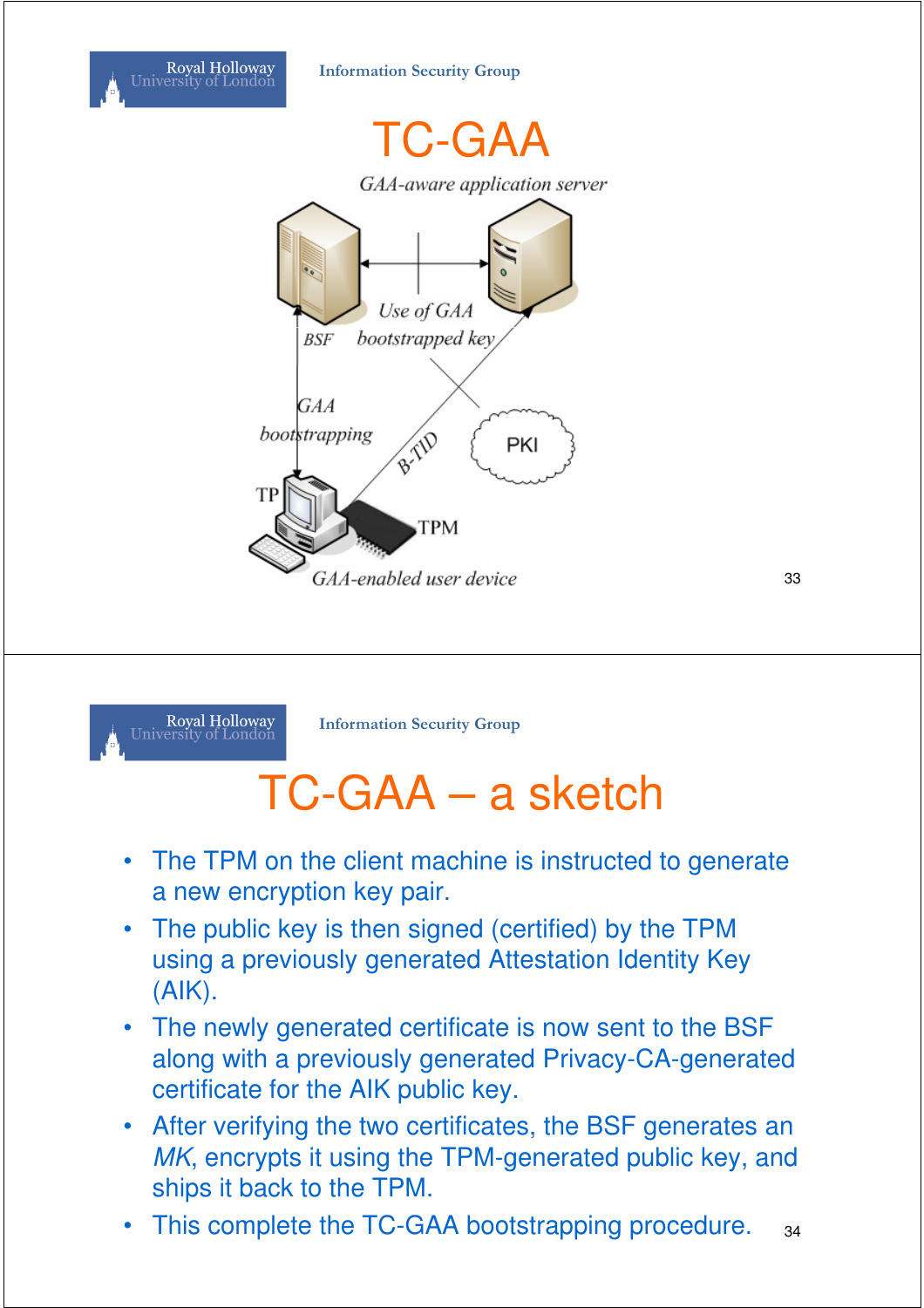# TC-GAA properties

- Note that the derivation of SK can be very similar to the generic case.
- It is interesting to observe that, unlike UMTS-GAA, the 'issuer' of the TPM is not actively **involved**
- Any TTP can function as the BSF without a trust relationship with a further third party.
- This enhances the privacy properties.
- This advantage results from building GAA on asymmetric crypto rather than shared secrets.  $_{35}$

Royal Holloway<br>University of London

**Information Security Group**

#### GAA as a general framework

- GAA was originally designed to provide a way of exploiting the mobile phone security infrastructure.
- We have shown how it can be used to build on the TC infrastructure.
- Could also be used as a framework for providing general purpose security services building on other pre-existing security infrastructures.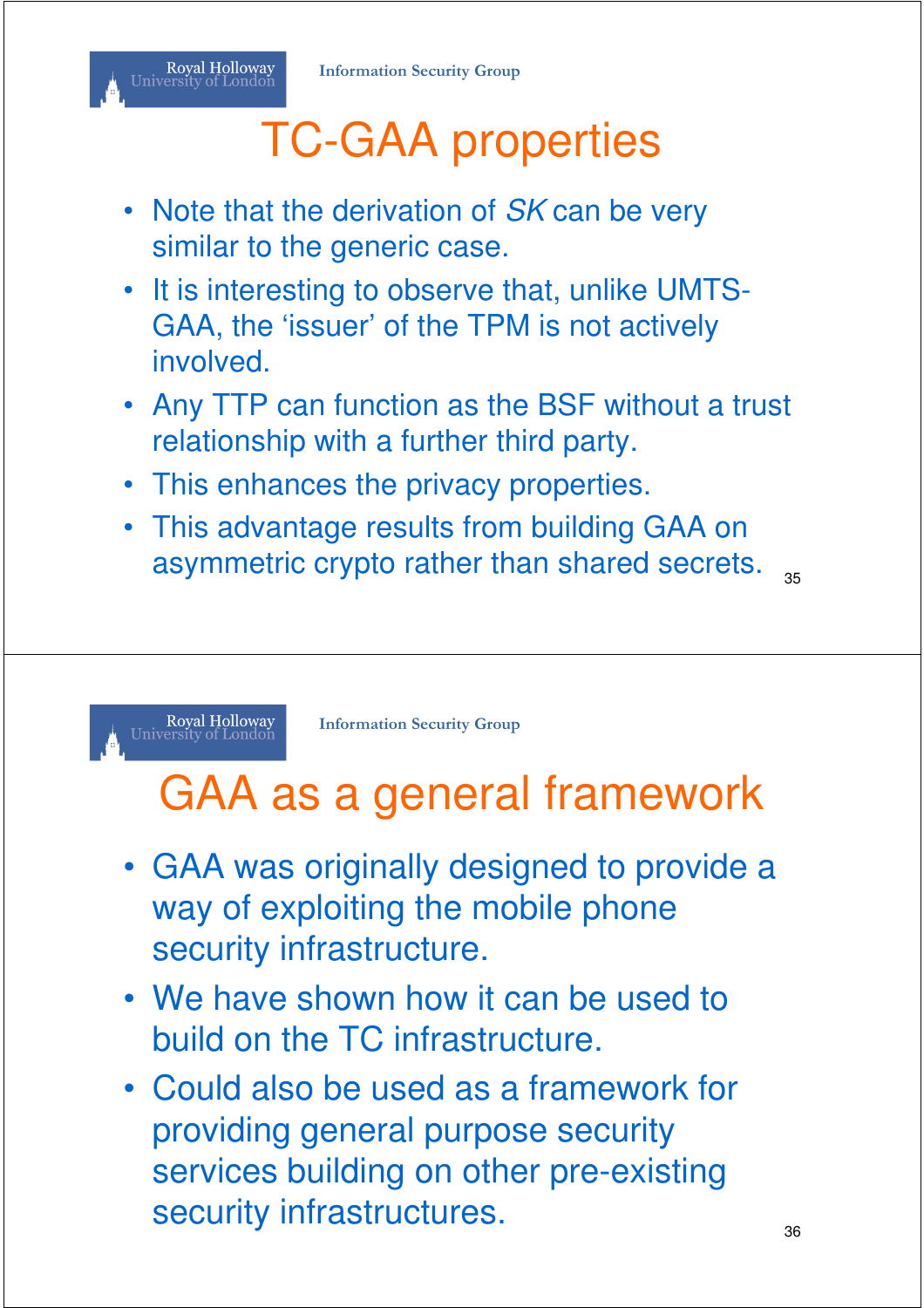#### Royal Holloway<br>University of London

# EMV-GAA (sketch)

- A further existing security infrastructure which could be used as the basis of a GAA service is the 'chip and PIN' infrastructure.
- Every EMV card shares a (unique) secret key with the card issuing bank.
- This suggests something very similar to UMTS-GAA could be designed, with the card issuer taking the role of the HSS.
- The user would need a card reader and an appropriate PC application.

37

Ro<mark>yal Holloway</mark><br>University of London

**Information Security Group**

# EMV-GAA – further developments

- Some EMV cards (supporting CDA or DDA as opposed to the widely used SDA) possess an RSA key pair and a certificate chain for the public key.
- Such a card can be requested to compute a signature by any card reader.
- This could be used to support a more TC-like type of GAA.
- It could also function as the basis of something like a universal PKI.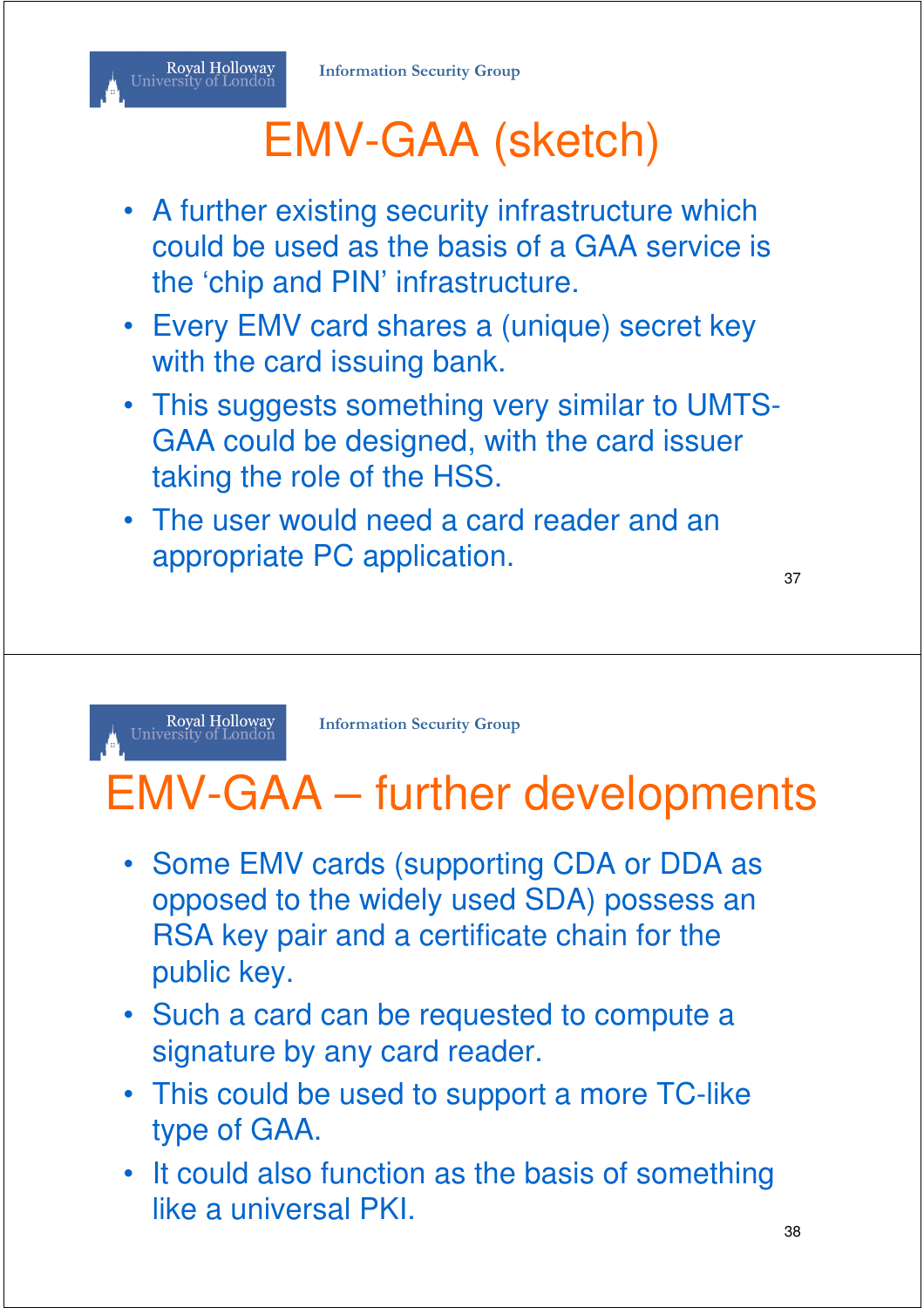- Security infrastructures
- GAA
- UMTS-GAA
- TC-GAA
- **Applying GAA variants**
- Conclusions

39

#### Royal Holloway<br>University of London

**Information Security Group**

# GAA-based one-time passwords I

- We consider one possible application of TC-GAA, namely to enable the simple derivation of one-time passwords (OTPs).
- These passwords are based on a (potentially weak) long-term user password.
- The TC-GAA session key provides protection against brute force password searches.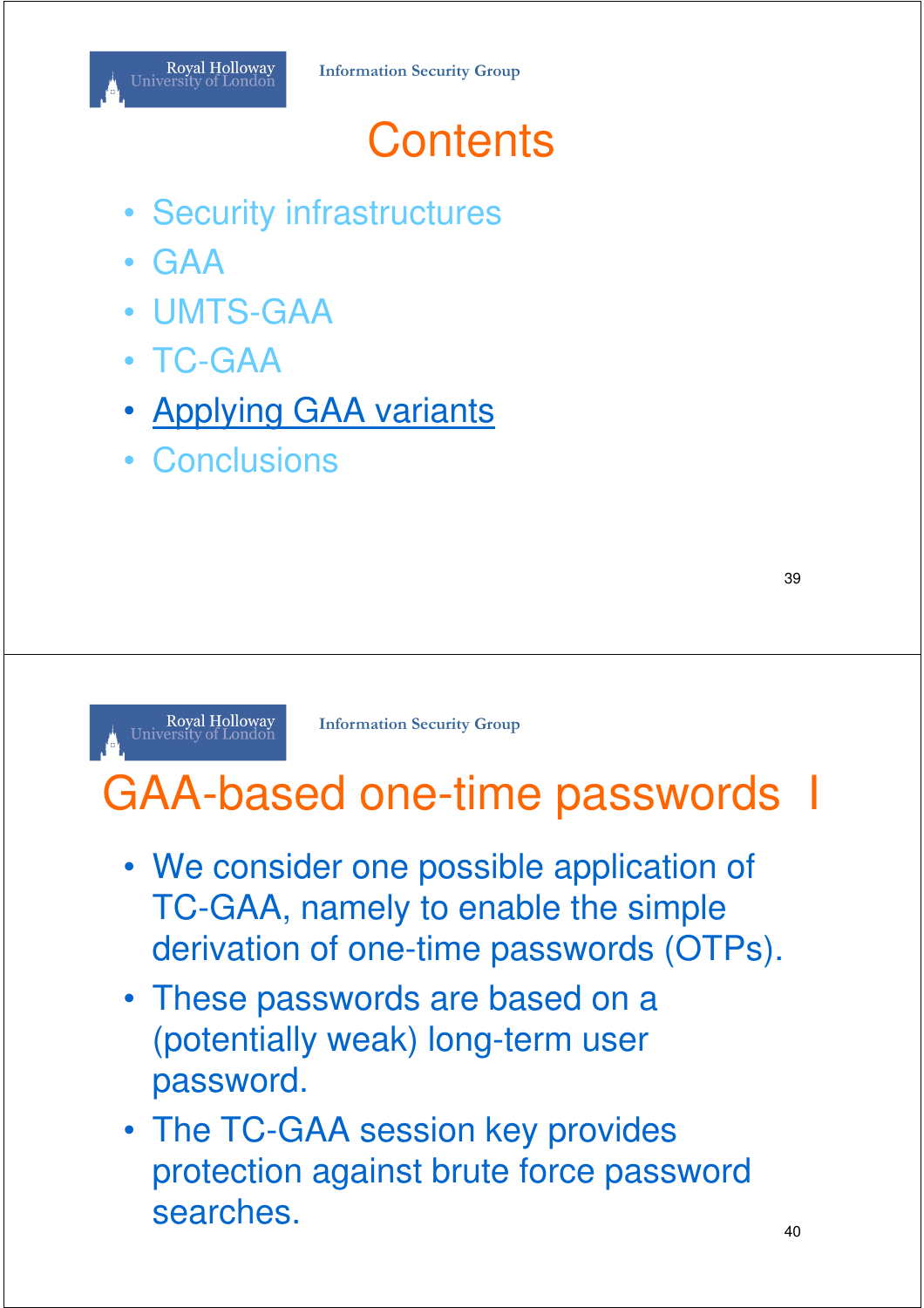Royal Holloway University of London

# GAA-based one-time passwords II

- The OTP is computed as a function of the long-term user password and the short term application-specific session key.
- Compromise of the OTP does not enable a brute-force search for the password without knowledge of the session key.
- The TP used in the protocol does not need to be registered to the user – only needs to be trusted not to compromise the password. 41

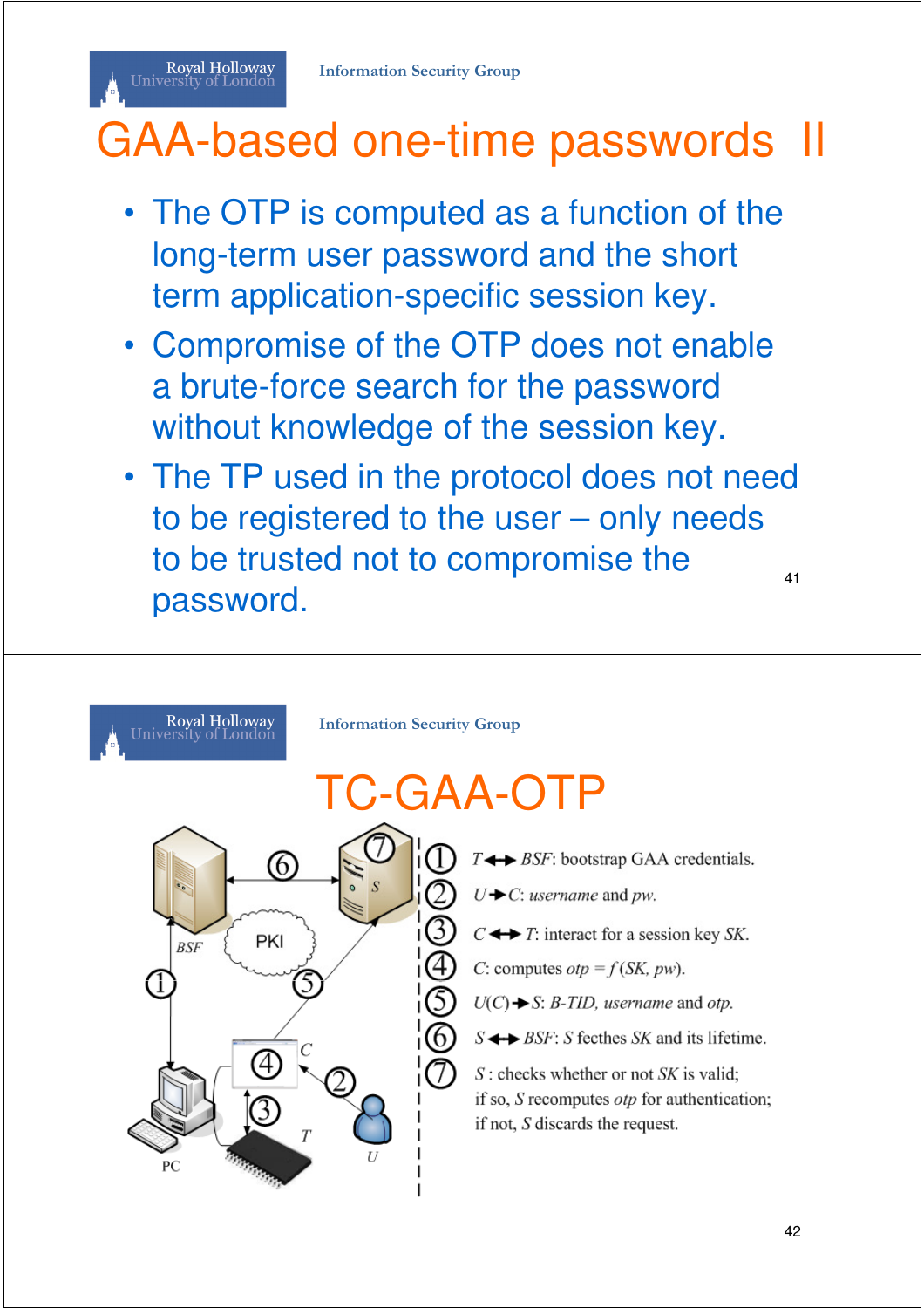# GAA OTP – other instantiations

- The notion of using a GAA session key to help generate an OTP from a long-term weak password applies to all instantiations of GAA.
- Indeed, in parallel work we have designed a series of simple OTP schemes using a GAA-enabled mobile phone.



Royal Holloway<br>University of London

**Information Security Group**

# GAA-based SSO

- We are also developing ways in which GAA could be used to build more general identity management solutions, including single sign-on schemes.
- Some work along these lines has already been standardised for UMTS-GAA, notably interoperation with CardSpace, OpenID and Liberty.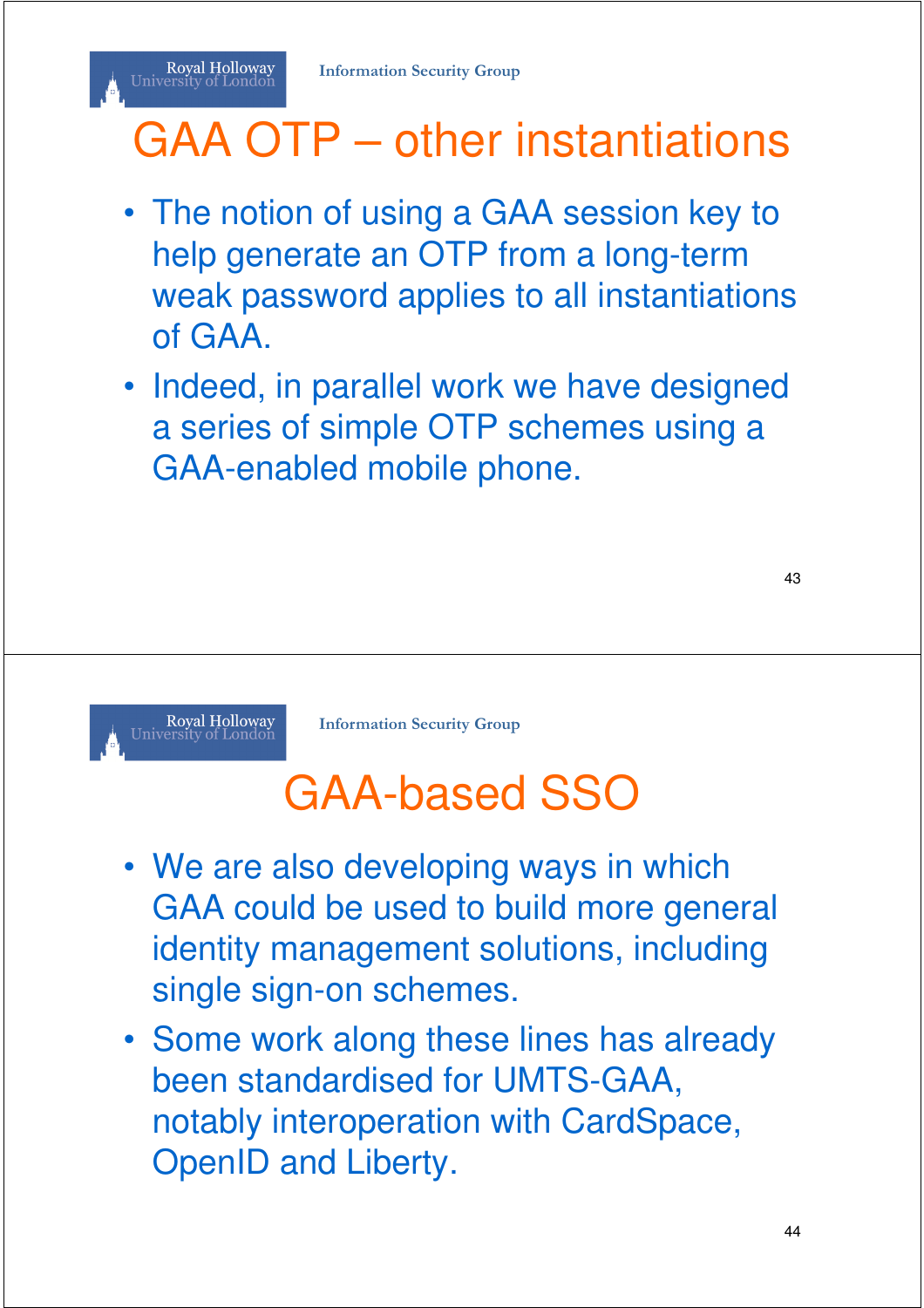- Security infrastructures
- GAA
- UMTS-GAA
- TC-GAA
- Applying GAA variants
- Conclusions

45



**Information Security Group**

# Building the TC infrastructure

- There is a major problem with rolling out trusted computing applications.
- The envisaged complex infrastructure does not yet exist.
- TC-GAA may help with providing the business case necessary for the emergence of the wide range of third party security services necessary to fully realise the goals of trusted computing.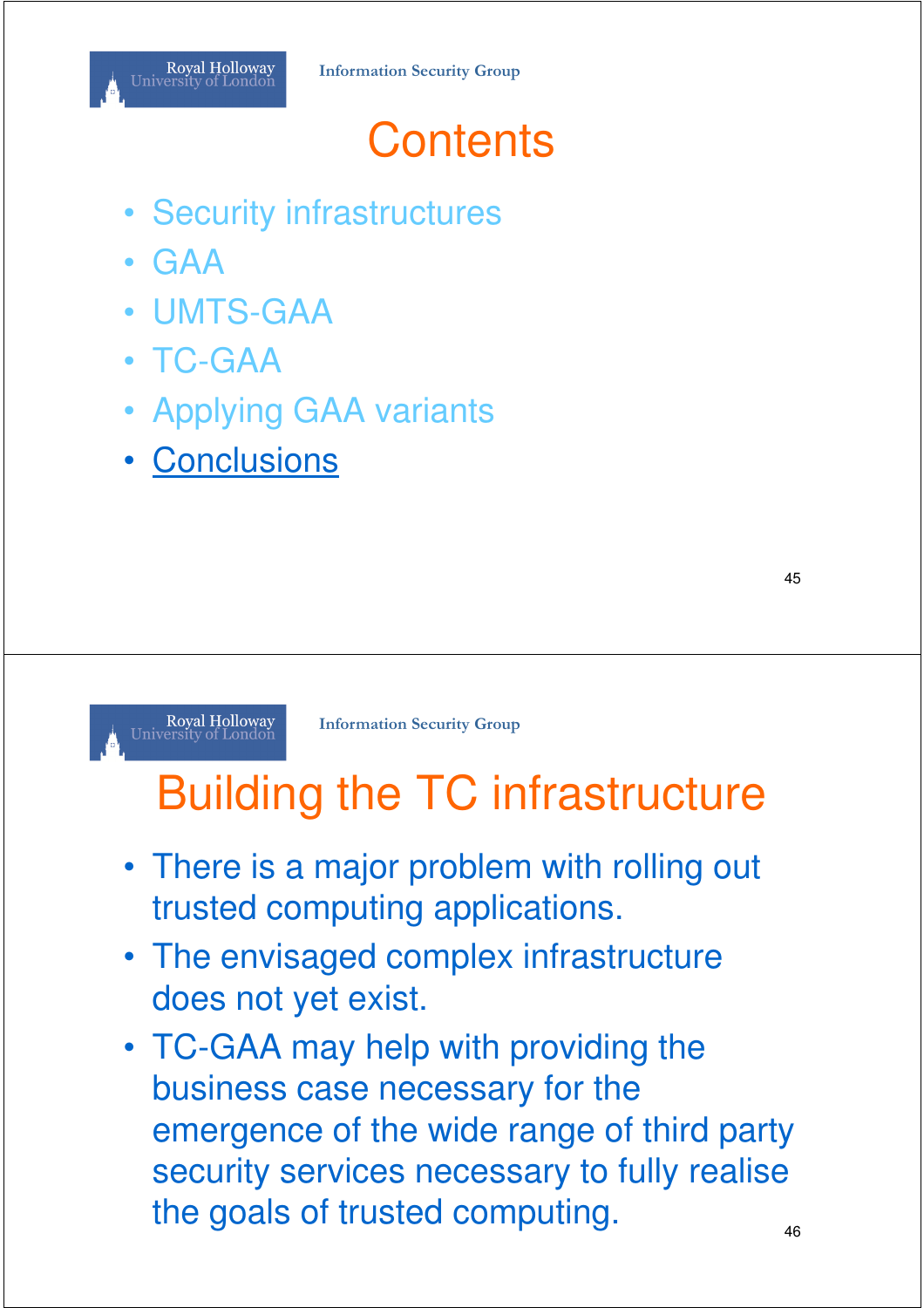Royal Holloway<br>University of London

# TPM.next

- The TC-GAA scheme we have proposed is built on the current generation of TPM (v1.2) functionality.
- A new set of TPM specifications (with working name TPM.next) is due to be released shortly.
- Whilst backwards compatible, these allow a richer range of functions, and may make certain tasks simpler.

47



**Information Security Group**

# **Trust**

- All these GAA-based schemes require some level of trust in the TTP providing the BSF functionality.
- The exact degree of trust depends on the application.
- This may be a problem for some applications, but not for others, particularly for corporate environments.
- In any case, we all depend on TTPs for a variety of aspects of daily life (including banking, telephony, shopping, ...).